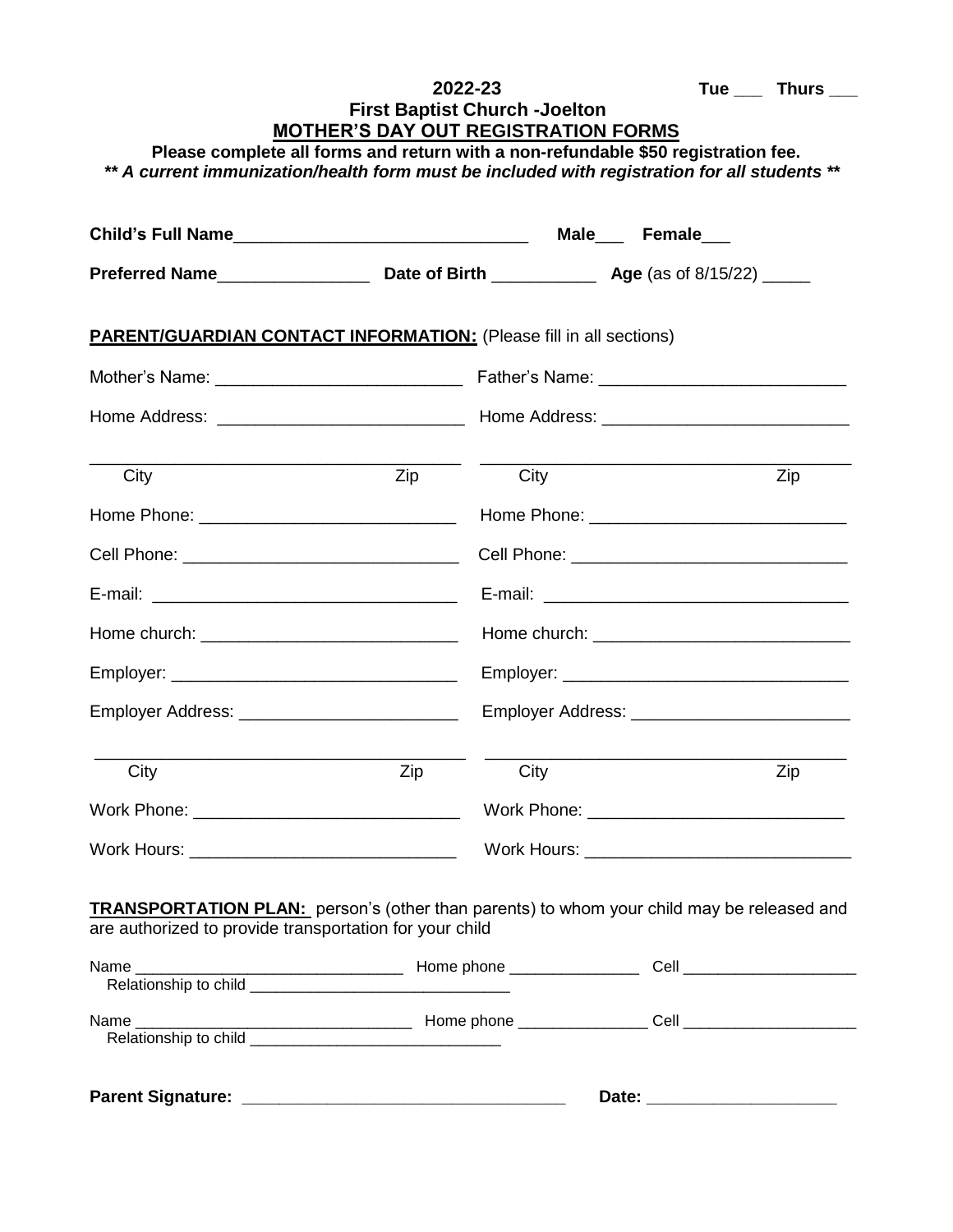## **EMERGENCY INFORMATION 2022-23**

| <b>MEDICAL INFORMATION:</b> (Please fill in completely)                           |  |                                                                                                                                                                                                                         |  |
|-----------------------------------------------------------------------------------|--|-------------------------------------------------------------------------------------------------------------------------------------------------------------------------------------------------------------------------|--|
| <b>Child's Physician:</b>                                                         |  |                                                                                                                                                                                                                         |  |
|                                                                                   |  |                                                                                                                                                                                                                         |  |
|                                                                                   |  |                                                                                                                                                                                                                         |  |
|                                                                                   |  |                                                                                                                                                                                                                         |  |
|                                                                                   |  |                                                                                                                                                                                                                         |  |
|                                                                                   |  |                                                                                                                                                                                                                         |  |
|                                                                                   |  |                                                                                                                                                                                                                         |  |
| <b>Child's Dentist:</b>                                                           |  |                                                                                                                                                                                                                         |  |
|                                                                                   |  |                                                                                                                                                                                                                         |  |
|                                                                                   |  |                                                                                                                                                                                                                         |  |
|                                                                                   |  |                                                                                                                                                                                                                         |  |
|                                                                                   |  |                                                                                                                                                                                                                         |  |
|                                                                                   |  |                                                                                                                                                                                                                         |  |
|                                                                                   |  | *For life-threatening allergies, we must have care instructions from the physician on file*                                                                                                                             |  |
| <b>CONSENT AND AUTHORIZATION FOR MEDICAL TREATMENT 2022-23</b>                    |  |                                                                                                                                                                                                                         |  |
| emergency contact person noted on my child's registration form will be contacted. |  | I hereby give my consent to First Baptist Church- Joelton Mother's Day Out to act on my behalf in a medical<br>emergency. I understand that every reasonable effort will be made to notify me. If I am unreachable, the |  |
|                                                                                   |  |                                                                                                                                                                                                                         |  |
|                                                                                   |  |                                                                                                                                                                                                                         |  |
|                                                                                   |  | Date: _____________                                                                                                                                                                                                     |  |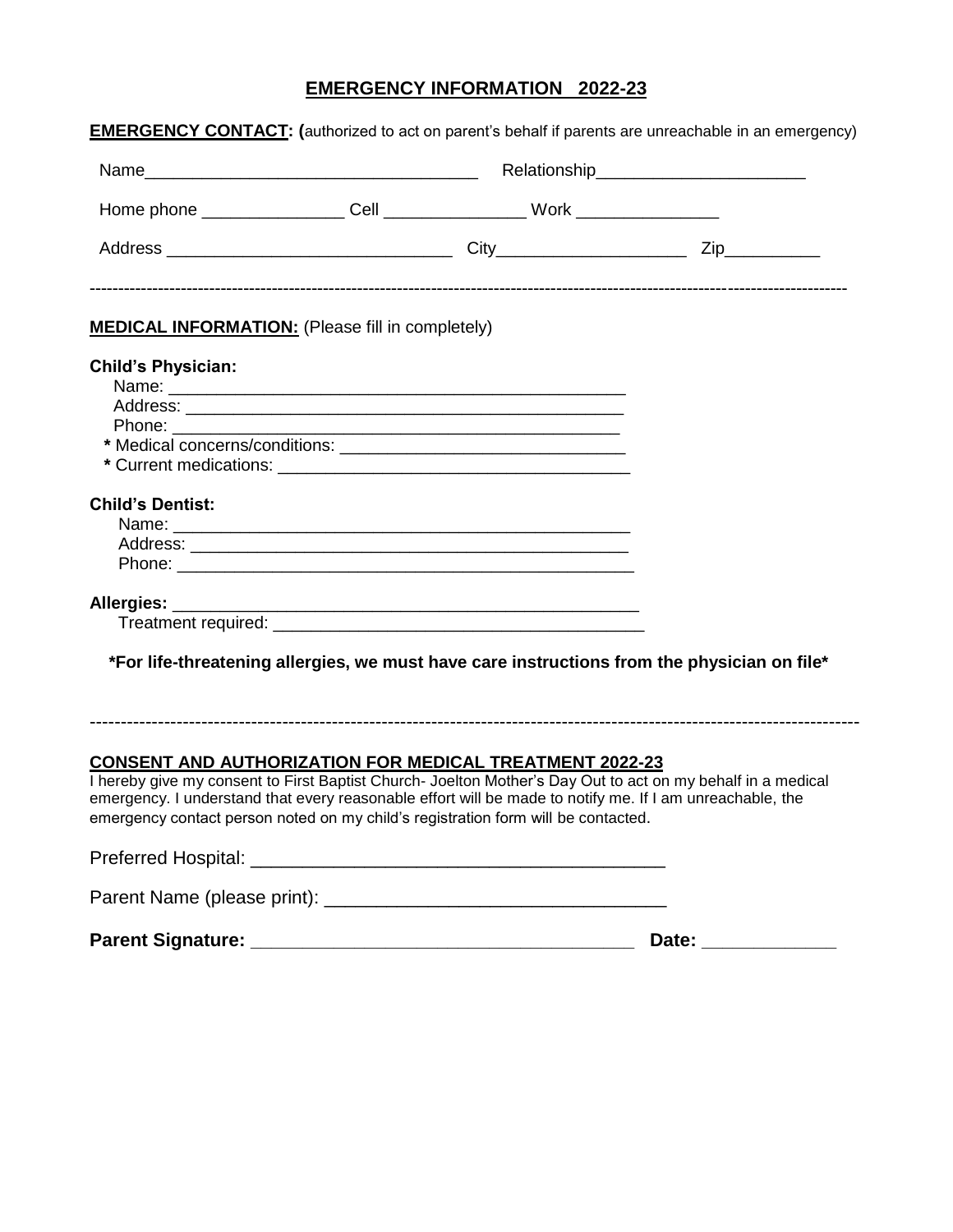### **PARENT SIGNATURE SHEET 2022-23**

#### *1. First Baptist Church- Joelton Mother's Day Out Parent Handbook* I have read the above policies and procedures and agree to all terms within. I also understand that should there be a need, I will receive in writing any changes to these policies.

Signature \_\_\_\_\_\_\_\_\_\_\_\_\_\_\_\_\_\_\_\_\_\_\_\_\_\_\_\_\_\_\_\_\_\_\_ Date \_\_\_\_\_\_\_\_\_\_\_\_\_\_

#### *2. Photography Release*

 I give permission to the First Baptist Church- Joelton Mother's Day Out program to use my child's photo for craft projects and bulletin boards.

Signature \_\_\_\_\_\_\_\_\_\_\_\_\_\_\_\_\_\_\_\_\_\_\_\_\_\_\_\_\_\_\_\_\_\_\_ Date \_\_\_\_\_\_\_\_\_\_\_\_\_\_

**Office use only:** Date received\_\_\_\_\_\_\_\_\_\_\_\_\_\_\_\_ Fee paid\_\_\_\_\_\_\_\_\_\_\_\_\_ Immunization form \_\_\_\_\_\_\_\_\_\_\_ Pre-enrollment visit\_\_\_\_\_\_\_\_\_\_\_\_\_\_\_ Class assigned to \_\_\_\_\_\_\_\_\_\_\_\_\_\_\_\_\_\_\_\_\_\_\_\_\_